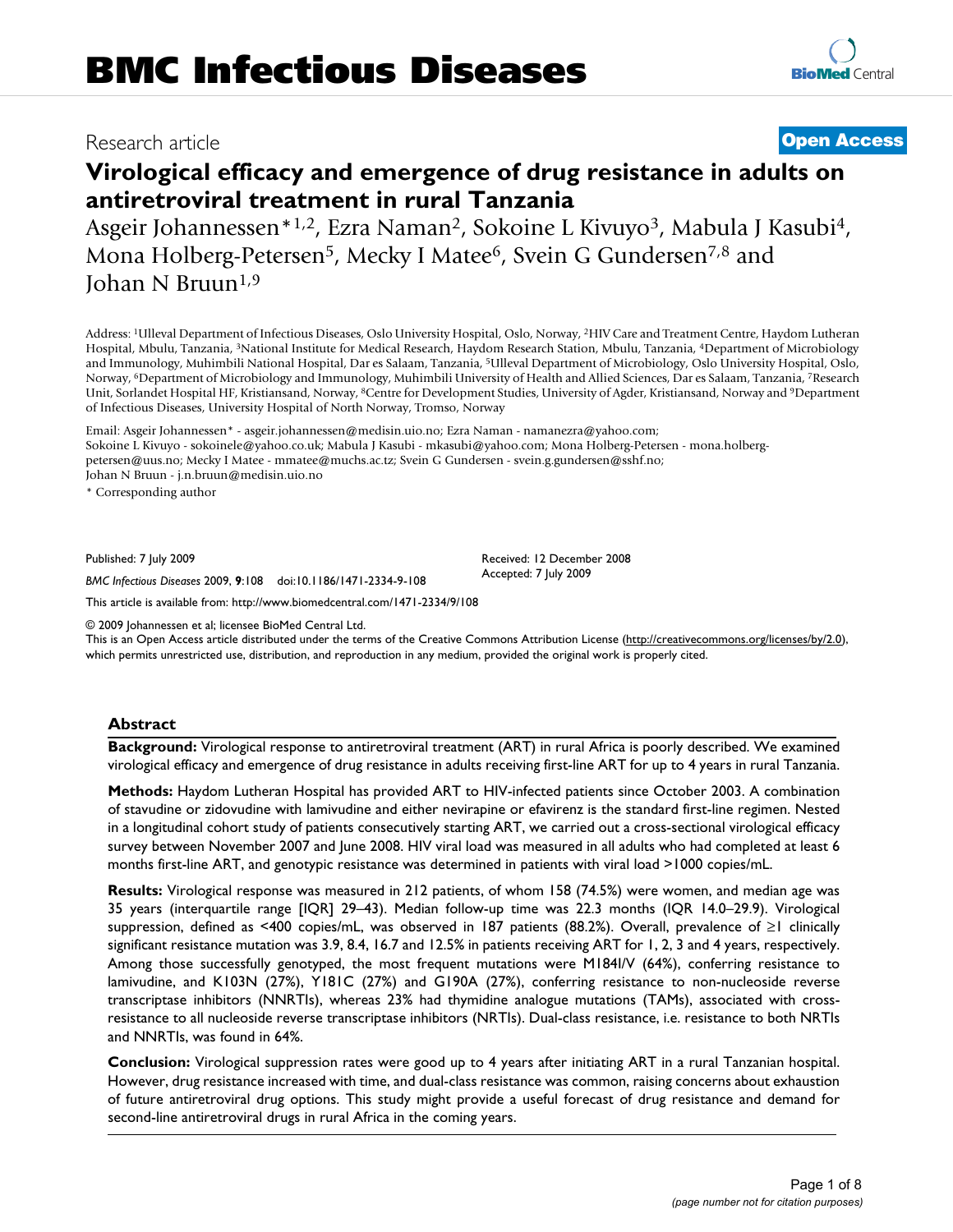### **Background**

Access to antiretroviral treatment (ART) of HIV/AIDS has increased substantially over the past few years throughout the developing world. Lower prices of antiretroviral drugs combined with political determination have given rise to one of the greatest public health operations of our time, spearheaded by World Health Organization (WHO), Joint United Nations Programme on HIV/AIDS (UNAIDS) and international non-governmental organizations (NGOs). By December 2007, three million people were receiving ART in low- and middle-income countries, but still this was only 31% of those estimated to be in need of it [1].

ART programs in developing countries are now moving from early pioneer projects to a sustained effort. Inevitably, the long-term challenges of providing ART will become increasingly evident, including late drug toxicities, treatment failure and emergence of drug resistance [2- 4]. Indeed, some have argued that scaling up ART in Africa could create widespread drug resistance [5,6]. Early reports, however, have documented good adherence to therapy [7] and short-term virological efficacy comparable to industrialized countries [8].

Although several studies on ART efficacy in Africa have been published, the majority have been carried out in larger cities [9-11], often with NGO support [10,12], and usually with short follow-up time [9,10,12]. However, the majority of Africans reside in rural areas [13], and little is known about the long-term effects of ART in such settings. The key to long-term benefit of ART is sustained suppression of viral replication and avoidance of resistance [14- 16]. Our aim was to assess virological efficacy and emergence of drug resistance in HIV-infected patients up to 4 years after starting first-line ART in a rural Tanzanian hospital.

### **Methods**

#### *Study setting, participants and treatment*

Tanzania is a low-income country with an estimated HIV prevalence of 6.2% [1]. The National AIDS Control Program started to scale up antiretroviral treatment from 2005, and by December 2007, 135,696 people were receiving ART [1]. Haydom Lutheran Hospital is a 400 bed hospital in Manyara region owned by the Evangelical Lutheran Church of Tanzania. It is the main health care provider to a rural population of about 260,000 people. In 2002, the hospital launched a comprehensive HIV prevention and intervention program, which has previously been described in detail [17]. In brief, free treatment and care has been offered to all HIV-infected patients since October 2003, including free drugs and in-patient care. Clinical officers have been trained by experienced HIV physicians to treat and follow-up patients. The HIV program in Haydom is now integrated in the National AIDS Control Program.

All patients were assessed with a standardized evaluation form at enrolment, where demographic data, medical history, clinical findings and laboratory investigations were recorded. ART was initiated in accordance with WHO's recommendations [18-20]: WHO stage 4 irrespective of CD4 cell count, WHO stage 3 with CD4  $$50$  cells/ $\mu$ L, or CD4 200 cells/µL with any WHO stage. However, reliable CD4 cell counts were not available until September 2006; thus, most patients started ART based on clinical criteria only (WHO stage 3 and 4). In addition, triple-drug combination ART, and not single-dose nevirapine, was offered to HIV-infected pregnant and lactating women, from pregnancy week 20 till cessation of breast-feeding, irrespective of WHO stage and CD4 cell count, to prevent mother-to-child transmission (PMTCT).

First-line treatment was stavudine or zidovudine, combined with lamivudine, and either nevirapine or efavirenz. A generic fixed-dose combination of stavudine, lamivudine and nevirapine was preferred whenever possible. Patients with CD4  $\leq$ 00 cells/µL or WHO stage 3 or 4 disease were given co-trimoxazole prophylaxis 960 mg thrice weekly. Second-line treatment was available from December 2006 and comprised lopinavir/ritonavir, didanosine and abacavir. Criteria for switching to second-line ART was virological failure as recommended by WHO (i.e. >10,000 copies/mL) [20]; however, viral load was not measured routinely, and only selected patients with high clinical suspicion of failure were tested.

Nested in a longitudinal cohort study of patients consecutively starting ART, we carried out a cross-sectional virological efficacy survey between November 15, 2007 and June 6, 2008. All adults ( $\geq$ 15 years) who had received firstline ART for more than 6 months were considered eligible. Patients were included regardless of previous adherence or treatment interruptions. However, those who had stopped ART for  $\geq 1$  month and not re-started at the time of the survey were classified as "stopped treatment" and excluded. Furthermore, those who had already switched to second-line ART were excluded since genotypic resistance results prior to the switch were unavailable. Ethical approval was granted by National Institute for Medical Research in Tanzania and Regional Committee for Medical Research Ethics in Norway, and all patients gave written consent to participate in the study.

#### *Laboratory investigations*

Standard laboratory investigations at baseline included: Full blood cell count, erythrocyte sedimentation rate, liver function tests, creatinine, blood sugar, hepatitis B surface antigen and syphilis serology. Patients who started ART were followed up with laboratory investigations every three months. Hematology was measured using the Sysmex KX-21 Hematology Analyzer (Sysmex Corp., Kobe, Japan). CD4 cell counts were available from September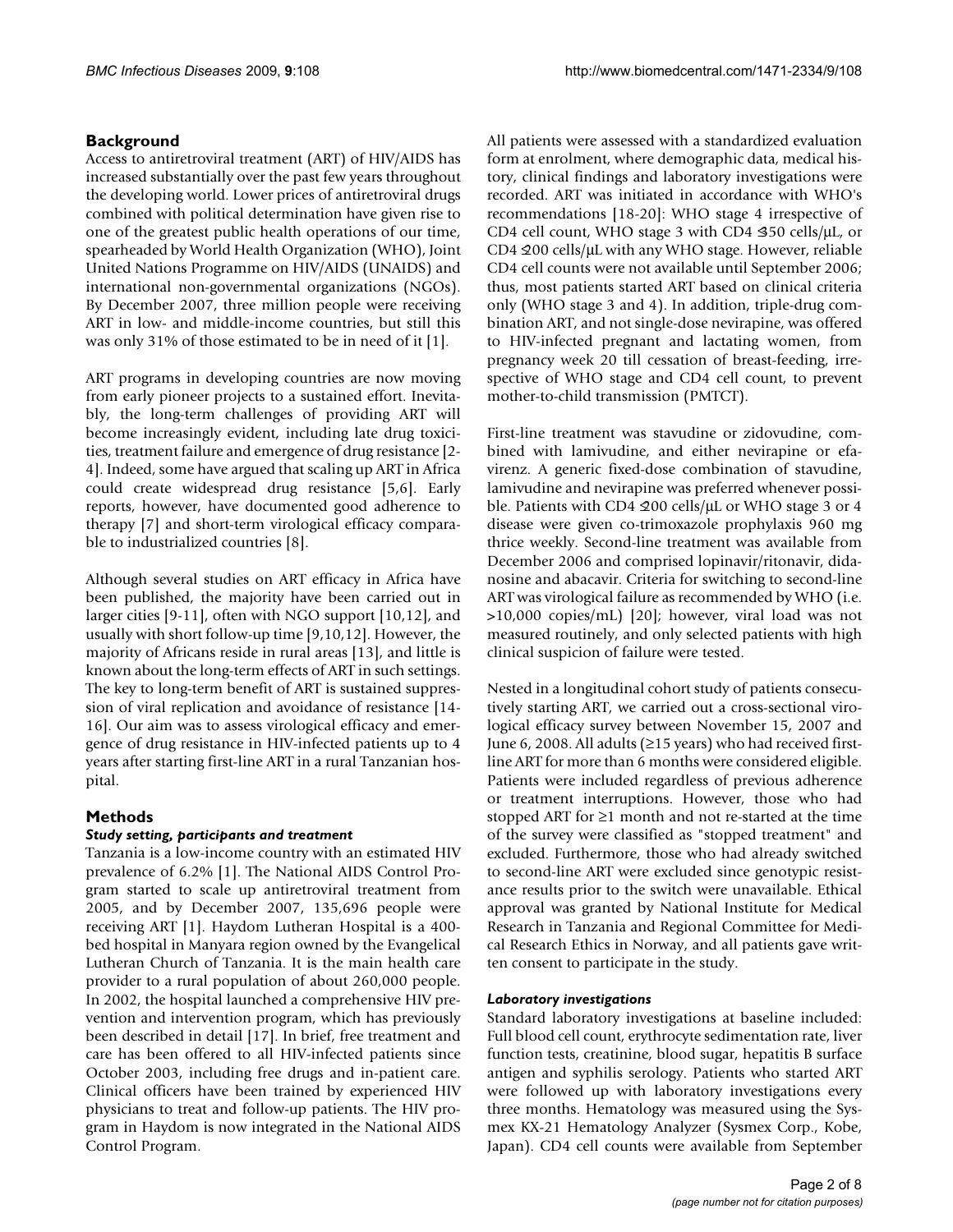2006 using the FACSCount flow cytometer (Becton Dickinson, San Jose, California, USA).

Plasma specimens for virological analyses were stored at - 20°C until shipment to the reference laboratory. Manufacturer's instructions were followed with regard to sample collection and transport. HIV viral load was measured at Muhimbili National Hospital, Dar es Salaam, Tanzania, using the Cobas TaqMan 48 Analyzer (Roche Diagnostics, Branchburg, New Jersey, USA) with a lower detection limit at 40 copies/mL; however, due to equipment breakdown, one third of the samples were analysed with the Cobas Amplicor HIV-1 Monitor v1.5 (Roche Diagnostics, Branchburg, New Jersey, USA) with a detection limit at 400 copies/mL. All specimens with viral load >1000 copies/mL were sent to Ulleval University Hospital, Oslo, Norway, for genotypic resistance testing. The ViroSeq HIV-1 Genotyping System (Abbott Molecular, De Plains, Illinois, USA) was used to determine HIV-1 subtype and mutations in the protease and reverse transcriptase genes. Only drug resistance mutations listed in the Spring 2008 update from the International AIDS Society were considered [21]. Resistance profiles to antiretroviral drugs were interpreted according to the Stanford University HIV Drug Resistance Database (HIVdb Program, [http://hivdb.stan](http://hivdb.stanford.edu) [ford.edu](http://hivdb.stanford.edu)).

#### *Statistical analysis*

The main outcomes of interest were on-treatment virological suppression and clinically significant genotypic resistance. Virological suppression was defined as HIV viral load <400 copies/mL, since this was the detection limit of the least sensitive assay used in this study. Clinically significant genotypic resistance was defined as HIV viral load  $>1000$  copies/mL and presence of  $\geq 1$  drug resistance mutation listed in the Spring 2008 update from the International AIDS Society [21]. Duration of ART was rounded off to the nearest full year (1, 2, 3 or 4 years) when presenting prevalence of virological suppression and drug resistance. Logistic regression was used to study associations between baseline characteristics and emergence of drug resistance. Univariable analysis was performed for the following variables: Sex, age, WHO stage, initial ART regimen, duration of ART, body mass index, hemoglobin level and total lymphocyte count. CD4 cell counts were excluded because of too few observations. Variables with *P* < 0.1 in univariable analyses were advanced into a multivariable regression analysis, using the forward stepwise (Wald) method to avoid overcorrection. Multicollinearity was excluded using Spearman's correlation coefficient with a cutoff at 0.7. Data were analysed with SPSS version 16.0 for Windows (SPSS Inc., Chicago, Illinois, USA), except 95% confidence intervals (CI) for proportions which were calculated with NCSS version 2007 (NCSS, Kaysville, Utah, USA). All tests were two-sided and level of significance was set at *P* < 0.05.

#### **Results**

#### *Baseline characteristics*

Out of 549 adults who enrolled in the HIV program and started ART, 126 patients (23.0%) died, of whom 76 died within 3 months of starting ART. Seventy-nine patients (14.4%) were transferred to another health facility, 46 (8.4%) were lost to follow-up, whereas 27 patients (4.9%) self-stopped treatment after receiving ART for a median of 11.3 months. Fifty patients were not eligible for the virological survey because they had taken ART for less than 6 months, and 3 because they were on second-line ART. Among the remaining 218 patients who were selected for the survey, plasma was obtained from 212 of them. Six patients failed to participate due to: Temporary travel to another area  $(n = 3)$ , error in specimen preparation  $(n = 1)$ or unknown  $(n = 2)$ . The study profile is presented in figure 1.

Median follow-up time among 212 patients included in this study was 22.3 months (interquartile range [IQR] 14.0–29.9). Median age was 35 years (IQR 29–43), and 158 patients (74.5%) were women. At the time of ART initiation, 110 (52.1%) had clinical AIDS (WHO stage 4). The most common AIDS defining events were: Wasting syndrome (87.3%), oesophageal candidiasis (10.9%),



#### **Figure 1 Profile of the study cohort, Haydom Lutheran Hospital, Tanzania, 2003–08**.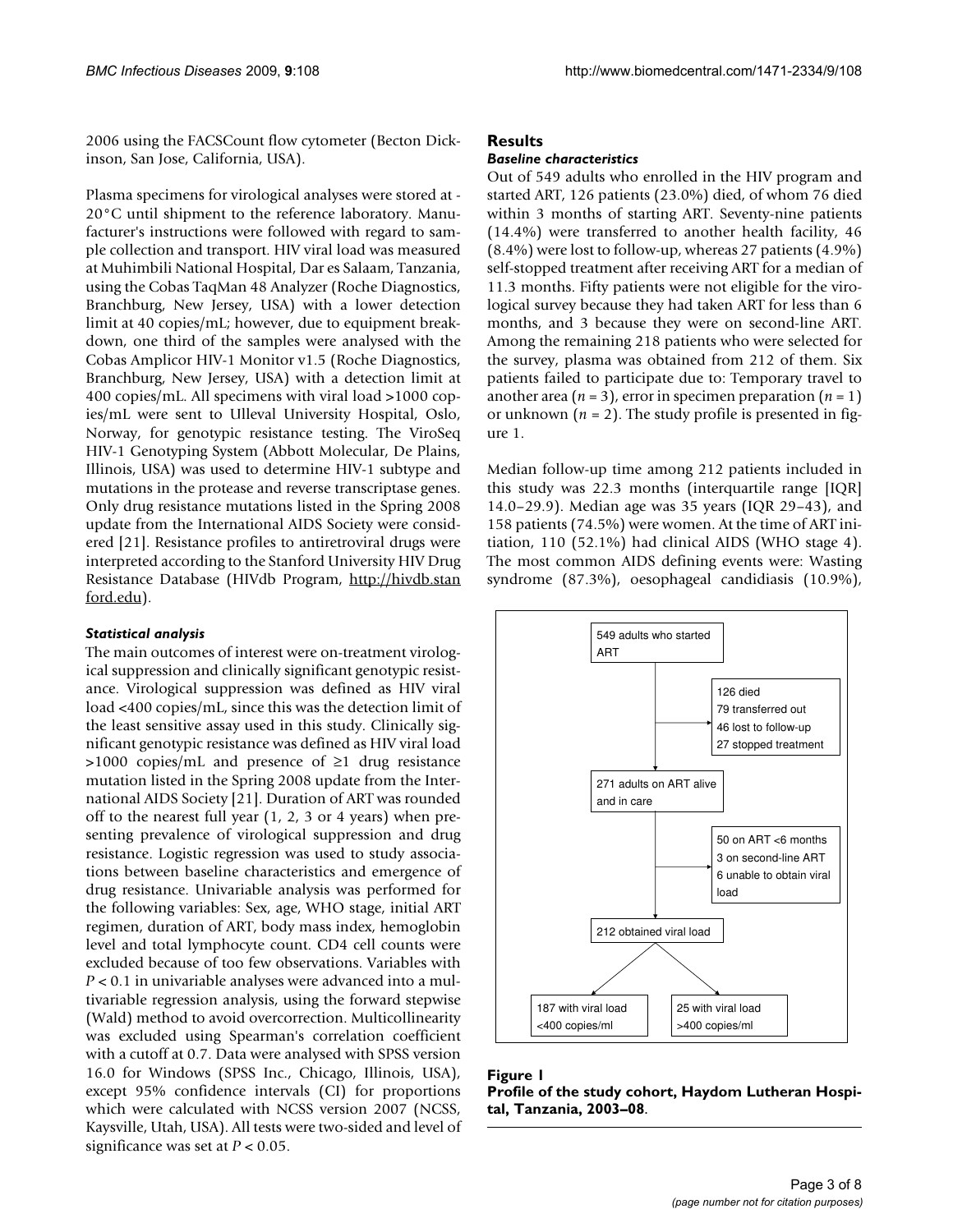extrapulmonary tuberculosis (4.5%) and Kaposi's sarcoma (4.5%). Initial ART regimen was stavudine/lamivudine/nevirapine in 122 patients (57.5%), stavudine/ lamivudine/efavirenz in 39 (18.4%), zidovudine/lamivudine/nevirapine in 45 (21.2%), and zidovudine/lamivudine/efavirenz in 6 (2.8%). Among 66 patients with a baseline CD4 measurement, median CD4 cell count was 118 cells/μL (IQR 51-189).

#### *Virological results*

Overall, 187 patients (88.2%; 95% CI 83.1–92.2) had suppressed viraemia (<400 copies/mL). Two patients (0.9%) had 400–1000 copies/mL, 14 (6.6%) had 1000– 10,000 copies/mL, 5 (2.4%) had 10,000–100,000 copies/ mL, and 4 (1.9%) had >100,000 copies/mL. The proportion of patients (95% CI) with suppressed viraemia after 1, 2, 3 and 4 years was 94.8% (87.2–98.6), 88.0% (79.0– 94.1), 75.0% (57.8–87.9) and 87.5% (61.7–98.4), respectively (figure 2). The small number of patients who received ART for 3 and 4 years ( $n = 36$  and  $n = 16$ , respectively) gave rise to wide confidence intervals for those groups.

Genotyping was successful in 22 of 23 samples with viral load >1000 copies/mL. HIV-1 subtypes were A (*n* = 3), C



#### **Figure 2**

**Proportion of patients on ART with: A) suppressed**  viraemia (<400 copies/mL), and **B**) ≥1 clinically signif**icant resistance mutation**. Vertical lines indicate 95% confidence interval.

(*n* = 7), D (*n* = 8) and CRF01\_AE (*n* = 2), whereas 2 were inconclusive (different subtypes in the protease and reverse transcriptase genes). Among those successfully genotyped, 18 patients (82%) harboured at least one clinically relevant resistance mutation in the reverse transcriptase gene (table 1). The most frequent mutations were M184I/V (*n* = 14; 64%), conferring resistance to lamivudine, and K103N (*n* = 6; 27%), Y181C (*n* = 6; 27%) and G190A ( $n = 6$ ; 27%), conferring resistance to nonnucleoside reverse transcriptase inhibitors (NNRTIs). Thymidine analogue mutations (TAMs), associated with cross-resistance to all nucleoside reverse transcriptase inhibitors (NRTIs), were found in 5 patients (23%), of whom 1 had  $\geq$ 3 TAMs. Fourteen patients (64%) had dualclass resistance, i.e. resistance to both NRTIs and NNRTIs. None had clinically relevant mutations in the protease gene.

Hence, in total, 18 of 212 patients (8.5%; 95% CI 5.1– 13.1) harboured drug resistance by use of a standard genotyping assay. The prevalence (95% CI) of any clinically significant drug resistance after 1, 2, 3 and 4 years was 3.9% (0.8–11.0), 8.4% (3.5–16.6), 16.7% (6.4–32.8) and 12.5% (1.6–38.3), respectively (figure 2). Dual-class resistance was observed in 3.9% (0.8–11.0), 6.0% (2.0– 13.5), 13.9% (4.7–29.5) and 6.3% (0.2–30.2), respectively. Again, the small number of patients on ART for 3 and 4 years gave rise to wide confidence intervals.

#### *Predictors of drug resistance*

In univariable logistic regression analysis only duration of ART was significantly associated with emergence of drug resistance ( $\geq$ 3 years on ART; odds ratio [OR] 4.49; 95% CI 1.13–17.8; *P* = 0.033). Anemia (hemoglobin <10 g/dL; OR 2.84; 95% CI 0.97–8.32; *P* = 0.058) and lymphopenia (total lymphocyte count <1.2  $\times$  10<sup>9</sup>/L; OR 2.91; 95% CI 0.99–8.53;  $P = 0.052$ ) were borderline significant. No associations were found for age, sex, clinical stage, body mass index or initial ART regimen. In multivariable analysis where duration of ART, anemia and lymphopenia were included using the forward stepwise method, only duration of ART remained in the final model, with the same odds ratio and *P*-value as above (table 2).

Two patients with low-level viraemia (400–1000 copies/ mL) and one patient whose genotyping failed were assumed not to harbour resistance in our study. To assess whether this assumption might have biased our results, we conducted a sensitivity analysis where these patients were classified as resistant. In the resulting multivariable model, both duration of ART ( $\geq$ 3 years on ART; OR 6.47; 95% CI 1.28–32.6; *P* = 0.024) and lymphopenia (total lymphocyte count <1.2 × 109/L; OR 4.24; 95% CI 1.48– 12.2;  $P = 0.007$ ) were significantly associated with resistance. Hence, the effect of lymphopenia might have been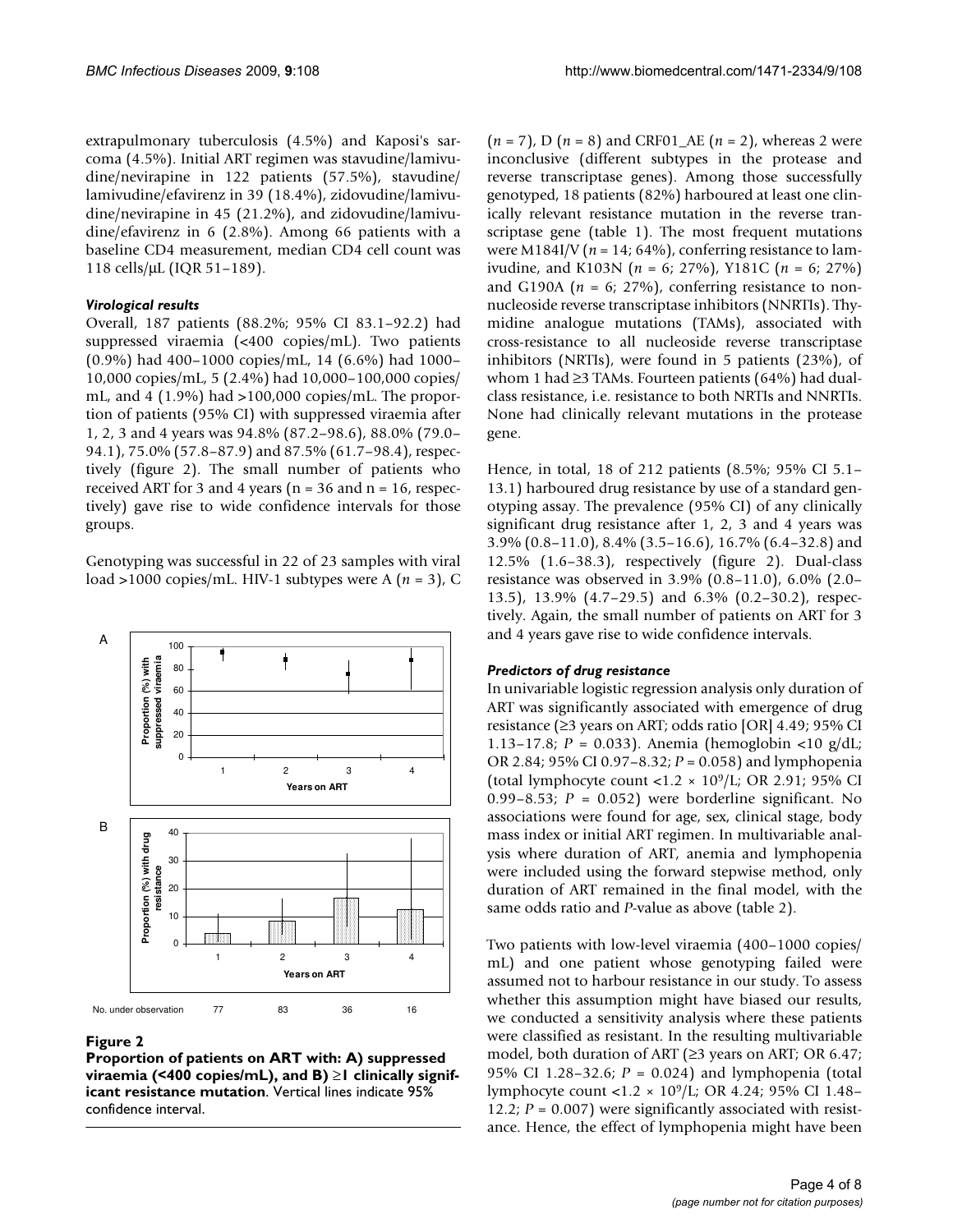| ID  |    | Sex Age | ART regimen: initial<br>(current <sup>a</sup> ) | Months on ART | Subtype         | Viral load | Protease mutations                     | Reverse transcriptase<br>mutations        |
|-----|----|---------|-------------------------------------------------|---------------|-----------------|------------|----------------------------------------|-------------------------------------------|
| 34  | M  | 24      | ZDV/3TC/NVP<br>(ZDV/3TC/EFV)                    | 42.1          | $\mathsf{C}$    | 434,131    | M36I, L63P, H69K, I93L                 | <b>K103N</b>                              |
| 84  | M  | 30      | d4T/3TC/EFV<br>(d4T/3TC/NVP)                    | 49.1          | D               | 8690       | 113V, L33V, M36I, 164V                 | K103N, M184V                              |
| 224 | M  | 32      | d4T/3TC/NVP                                     | 34.7          | $\mathsf{C}$    | 1349       | M36I, L63P, H69K, I93L                 |                                           |
| 240 | M  | 43      | d4T/3TC/EFV<br>(dAT/3TC/NVP)                    | 35.5          | CRF01_AE 81,691 |            | 113V, M36I, L63P, H69K                 | D67N, K70R, K103N,<br>V179T, M184V, K219Q |
| 275 | F  | 41      | d4T/3TC/NVP                                     | 32.3          | D               | 477,518    | 113V, K20R, M36V, L63P,<br>164V, 193L  | G190A                                     |
| 282 | F. | 32      | d4T/3TC/NVP                                     | 32.4          | A               | 2621       | L10I, I13V, M36I, H69K                 | M184V, Y188C                              |
| 307 | F  | 35      | d4T/3TC/NVP<br>(d4T/3TC/EFV)                    | 31.7          | Failed          | 2301       | Failed                                 | Failed                                    |
| 321 | F  | 34      | d4T/3TC/NVP                                     | 30.4          | D               | 1504       | 113V, K20R, M36I, 162V,<br>I64V        | Y181C, M1841                              |
| 366 | F  | 48      | d4T/3TC/NVP                                     | 28.3          | C               | 3000       | M36I, H69K, I93L                       | K103N, V179T, M184V                       |
| 401 | F  | 44      | d4T/3TC/NVP                                     | 28.6          | C               | 2290       | M36I, D60E, H69K, I93L                 | G190A                                     |
| 402 | F. | 40      | d4T/3TC/NVP<br>(d4T/3TC/EFV)                    | 28.3          | 'n              | 20,500     | L10I, I13V, G16E, M36I,<br><b>H69K</b> | K101P, M184V, G190A,<br><b>T215F</b>      |
| 410 | F. | 45      | d4T/3TC/NVP                                     | 36.9          | D               | 5990       | 113V, L63P, 164V, V771                 | K101E, M184V, G190A                       |
| 473 | F. | 35      | d4T/3TC/NVP                                     | 27.3          | D               | 3965       | 113V, 164V, V771                       | M41L, V75I, Y181C, M184V                  |
| 476 | F. | 19      | ZDV/3TC/NVP<br>(d4T/3TC/NVP)                    | 26.5          | D               | 1980       | I64V                                   | G190A                                     |
| 516 | F. | 24      | d4T/3TC/EFV                                     | 24.0          | $\mathsf C$     | 419,979    | M36I, L63P, H69K, I93L                 |                                           |
| 554 | F  | 28      | ZDV/3TC/NVP                                     | 24.0          | C               | 1886       | K20R, M36I, H69K                       |                                           |
|     |    |         | (d4T/3TC/NVP)                                   |               |                 |            |                                        |                                           |
| 583 | F  | 30      | d4T/3TC/NVP                                     | 21.1          | CRF01_AE        | 1432       | LIOV, GI6E, M36IV,<br><b>H69K</b>      | K103N, Y181C, M184V                       |
| 611 | F  | 33      | d4T/3TC/NVP                                     | 17.8          | $\mathsf{C}$    | 15,600     | M36I, I62V, L63P, H69K,<br>V82I, 193L  | K65R, V75I, V108I, Y181C,<br>M184V, L210W |
| 643 | F  | 37      | d4T/3TC/NVP                                     | 31.3          | D               | 2400       | K20R, M36I, I62V, I64M                 | K70R, Y181C, M184V                        |
| 749 | F. | 32      | d4T/3TC/EFV<br>(d4T/3TC/NVP)                    | 19.0          | įс              | 35,400     | 113V, M36I, H69K                       | K103N, M184V                              |
| 752 | F. | 35      | d4T/3TC/NVP                                     | 14.5          | A               | 3101       | L10I, M36I, H69K                       | YI8IC, MI84V                              |
| 785 | F. | 26      | d4T/3TC/NVP<br>(dAT/3TC/EFV)                    | 14.6          | D               | 3,683,117  | 113V, M36I, D60E, 164V                 |                                           |
| 982 | F  | 15      | d4T/3TC/NVP                                     | 8.5           | A               | 76,700     | 113V, M36I, L63P, H69K,<br><b>V821</b> | V179T, M184V, G190A                       |

**Table 1: Genotypic resistance results in 23 patients on ART with virological failure (HIV-1 RNA >1000 copies/mL)**

aOnly specified if different from initial regimen.<sup>b</sup>CRF\_01AE in the protease and A in the reverse transcriptase gene. <sup>c</sup>A in the protease and CRF\_01AE in the reverse transcriptase gene.

ART, antiretroviral treatment; d4T, stavudine; 3TC, lamivudine; NVP, nevirapine; EFV, efavirenz; ZDV, zidovudine.

underestimated by misclassification bias in the main analysis, whereas duration of ART was a strong and significant predictor of resistance in both analyses.

#### **Discussion**

Virological suppression rates were good up to 4 years after starting ART in a rural Tanzanian hospital. These results are in keeping with early reports from resource-limited settings, where short-term virological efficacy rates were as good as those reported from Europe and North America [8]. We show that suppression of viraemia can be sustained for several years even in rural Africa, where logistical support is challenging and patients often live in poverty. However, like in many other African ART programs the attrition rate was high, and strategies to reduce early mortality and other program losses need to be identified [11,12,22,23].

Experiences elsewhere have shown that poorly managed HIV programs can give rise to widespread drug resistance [24]. A number of factors may have contributed to the sustained virological efficacy of the ART program in the present study. First, all treatment and care for HIVinfected patients was provided free of charge, which has previously been shown to improve treatment efficacy [8]. Second, all patients had three days of adherence counselling with a nurse prior to starting ART. Third, a close collaboration between the clinical staff and a network of community home-based carers ensured follow-up of patients in their villages. Fourth, regular educational peer-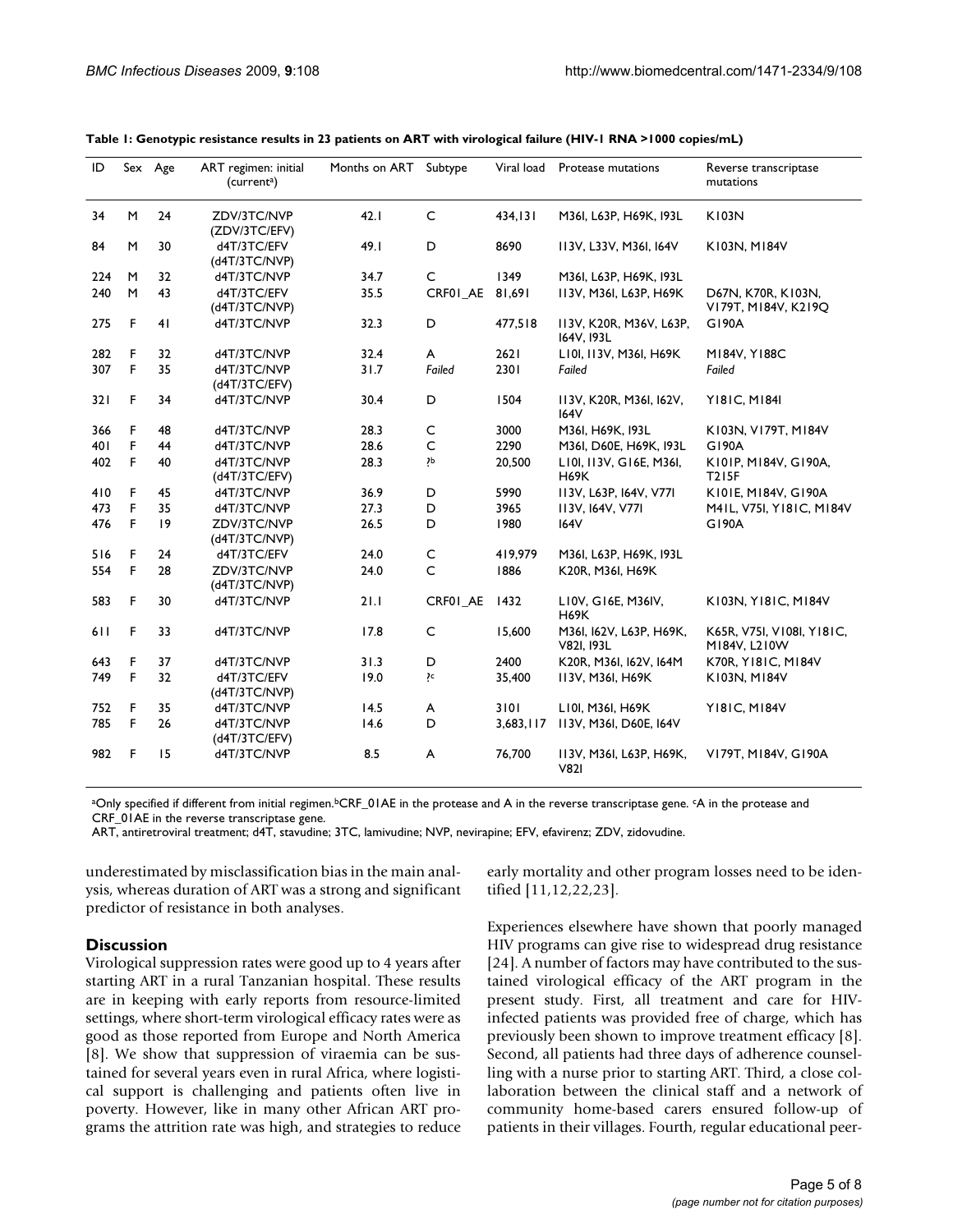|                                 | <b>Univariable<sup>a</sup></b> | <b>Multivariable</b> <sup>b</sup> |                    |       |
|---------------------------------|--------------------------------|-----------------------------------|--------------------|-------|
| <b>Predictor variables</b>      | OR (95% CI)                    | P                                 | OR (95% CI)        | P     |
| Duration of ART                 |                                |                                   |                    |       |
| I year                          |                                |                                   |                    |       |
| 2 years                         | $2.27(0.57-9.12)$              | 0.247                             | $2.27(0.57-9.12)$  | 0.247 |
| $\geq$ 3 years                  | $4.49$ (1.13-17.8)             | 0.033                             | $4.49$ (1.13-17.8) | 0.033 |
| Hemoglobin                      |                                |                                   |                    |       |
| $\geq$ 10 g/dL                  |                                |                                   |                    |       |
| $<$ 10 g/dL                     | $2.84(0.97 - 8.32)$            | 0.058                             | <b>NS</b>          |       |
| Total lymphocyte count          |                                |                                   |                    |       |
| $\geq$ 1.2 × 10 <sup>9</sup> /L |                                |                                   |                    |       |
| $< 1.2 \times 10^{9}/L$         | $2.91(0.99 - 8.53)$            | 0.052                             | <b>NS</b>          |       |

**Table 2: Predictors of drug resistance in 212 HIV-infected adults on ART in rural Tanzania**

a No significant associations were found for age, sex, clinical stage, body mass index or initial ART regimen.

**bStepwise multivariable logistic regression using a forward selection procedure. NS denotes that the variable did not meet the significance level** criterion (*P* <0.05) for inclusion in the final model.

OR, odds ratio; CI, confidence interval; ART, antiretroviral therapy.

support meetings contributed to reduce the stigma and isolation many patients experience after receiving an HIV diagnosis. Fifth, antiretroviral drug supply continuity was uninterrupted from the beginning of the program. And finally, visiting HIV physicians focused on capacity building of local clinical officers, with emphasis on common curable opportunistic infections, such as tuberculosis, candidiasis, cryptococcal meningitis and cerebral toxoplasmosis.

Overall, emergence of drug resistance was relatively uncommon; only 8.5% harboured clinically significant resistance mutations. Although the proportion of patients with drug resistance was low, however, in a high-prevalence country like Tanzania the absolute number of individuals in need of second-line ART can rapidly become substantial. If our results were extrapolated to Tanzania as of December 2007 [1], then 11,500 patients would harbour drug resistance and be in need of second-line ART. Such an extrapolation is not necessarily valid, but it illustrates the magnitude of the problem that drug resistance can inflict on national ART programs. The number of individuals receiving ART has increased 20-fold over the past 4 years in sub-Saharan Africa [1], but access to second-line antiretroviral drugs is still limited in many developing countries due to higher costs and lack of fixed-dose combinations. Our study underscores the growing global need for affordable and convenient second-line antiretroviral regimens.

The prevalence of drug resistance increased with time and reached approximately 15% after 3–4 years on ART. Most previous studies on ART in Africa have focused on early treatment efficacy, showing good virological results with a limited observation time [10,12,25]. Only a few studies have assessed long-term (>2 years) emergence of drug resistance in sub-Saharan Africa. An early study from Senegal showed that 12.5% had one or more drug resistance mutations after a median of 30 months on ART [26], whereas a recent study from Côte d'Ivoire found 22% resistance after a median of 37 months on ART [27]. These results should not be used as an argument against HIV treatment in Africa; in fact, the results are comparable to a recent study from Canada, where 20% developed resistance after 30 months on the ART regimen most widely used in resource-limited settings (stavudine/lamivudine/ nevirapine) [28]. Thus, emergence of drug resistance appears to occur at a similar rate in Africa as in a Western setting.

Of concern, among 18 patients with drug resistance mutations, 14 harboured dual-class resistance. All 14 had a combination of M184I/V, conferring resistance to lamivudine, with one or more of K103N, Y181C and G190A, conferring resistance to NNRTIs. Five of these patients also had thymidine analogue mutations (TAMs), associated with cross-resistance to all NRTIs. In 3 patients the standard second-line regimen in Tanzania would not be adequate, i.e. would not introduce at least 2 fully active drugs, which is the recommended strategy in treatment failure [29]. Other studies from low- and middle-income countries, using the same first-line treatment, have found a similar pattern. In a recent study from Angola, 65% of patients with virological failure had dual-class resistance [30]. Furthermore, a study from Thailand found that second-line treatment options, in the absence of newer antiretroviral drugs, were limited for 48% of patients failing their initial regimen [31]. Expanding access to newer antiretroviral drugs, including new HIV drug classes, should be a priority in the global efforts to control HIV/ AIDS.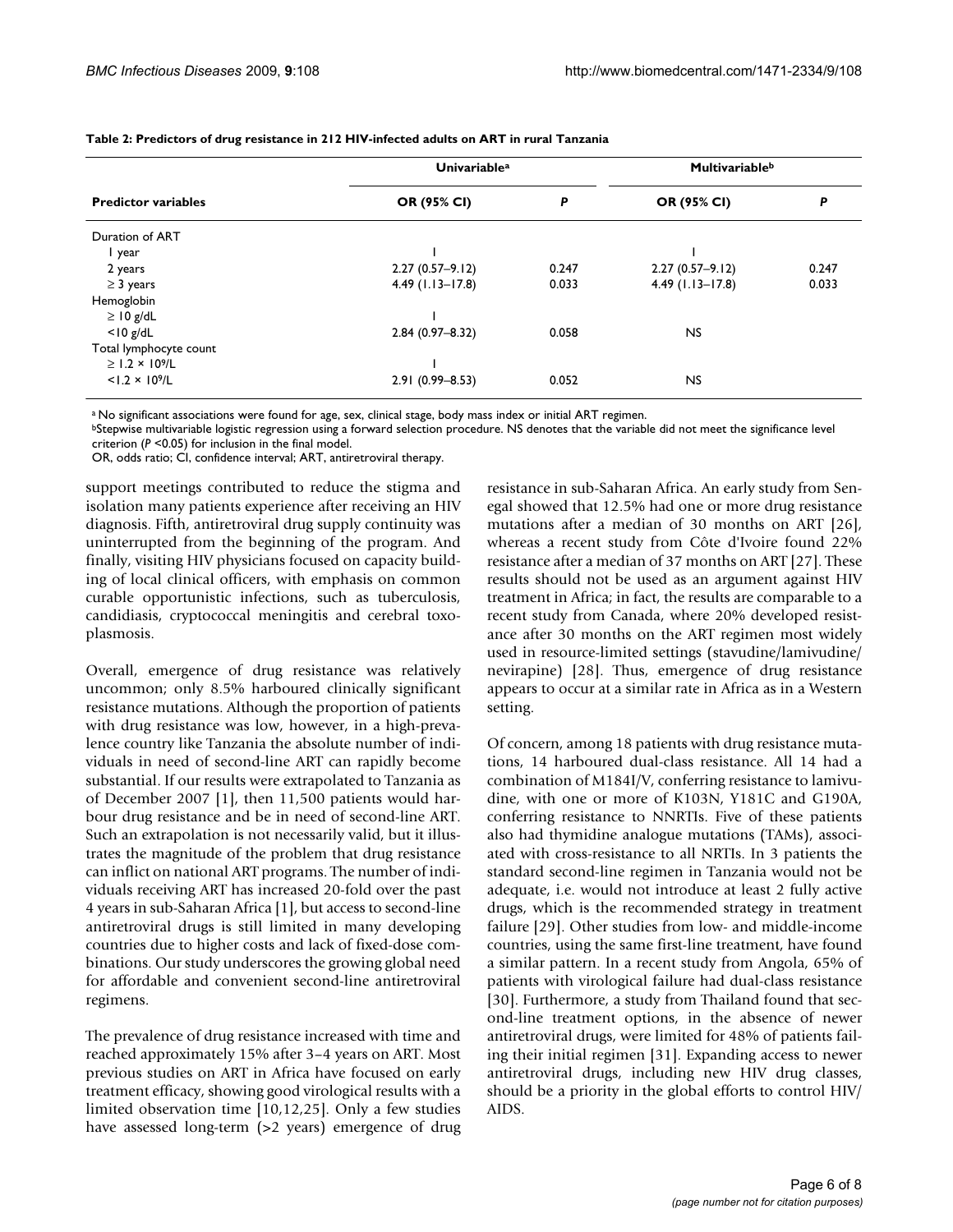It has been shown that in the presence of a failing ART regimen, resistance mutations accumulate, jeopardizing future treatment options [32]. Early detection of treatment failure rely on viral load measurements, a standard component of ART programs in resource-rich countries [29]. In the present program, like in most resource-limited settings, viral load was not measured routinely, and treatment failure had to be assessed by clinical signs and CD4 cell counts. However, clinical signs and CD4 decline, as recommended by WHO to detect treatment failure in the absence of viral loads, have poor sensitivity and specificity, and result in frequent misclassifications [33,34]. Hence, there is an urgent need for a simple, affordable viral load assay adapted for use in basic, tropical environments, so that treatment failure can be detected before multiple mutations occur.

In our study only duration of ART was significantly associated with emergence of drug resistance. Baseline anemia and lymphopenia were borderline significant in univariable analysis, and our sample size might have been too small to reveal a true association. Other studies have found that low CD4 cell count and high viral load at baseline increase the risk of drug resistance [35]; however, these measurements were not available in our study.

There were some weaknesses of this study. First, virological efficacy could only be assessed in patients who were alive and in care. A high early mortality accounted for most of the program loss, which probably reflected advanced immunodeficiency at enrolment rather than treatment failure [17]. Many patients were transferred out when the National AIDS Control Program started scaling up ART in other villages, but it is unlikely that this introduced any systematic bias. Among patients who stopped treatment (4.9%) or were lost to follow-up (8.4%), there was probably a proportion who either died or developed drug resistance. Our study must be considered an "ontreatment" analysis, and virological suppression rates and resistance estimates in an "intention-to-treat" analysis would have been poorer. Another limitation of this study was the lack of longitudinal viral load and resistance results. A cross-sectional virological survey may be more influenced by random biological variations and laboratory artefacts, being derived from a single time point. Also, we can not ascertain whether drug resistance mutations existed prior to initiation of ART, which was recently observed in rural South Africa [36], or developed during treatment. However, Haydom Lutheran Hospital was the first ART provider in the area, and single-dose nevirapine was not used for PMTCT, so it is unlikely that there was any significant primary resistance. Furthermore, this study was limited by lack of adherence data, which is considered the most important predictor of resistance [35]; however, adherence estimates would not have altered our conclusions. Finally, this was a hospital based study and probably there was a selection bias towards more advanced immunodeficiency at baseline, which has previously been shown to increase the risk of drug resistance [35]. On the other hand, late presentation has been observed in many African ART programs [10-12,25,37,38], and we believe our findings can be representative of other similar settings.

### **Conclusion**

We found good virological suppression rates up to 4 years after initiating ART in a rural hospital in Tanzania. These results suggest that ART can be safely scaled up in rural Africa with similar long-term virological efficacy rates as those reported for industrialized countries. However, prevalence of drug resistance increased with time, and dual-class resistance was common, raising concerns about exhaustion of future antiretroviral drug options. Earlier detection of treatment failure and timely switch to second-line ART could reduce accumulation of drug resistance, underscoring the growing need for virological monitoring in resource-limited settings. This study might provide a useful forecast of drug resistance and demand for second-line antiretroviral drugs in rural Africa in the coming years.

#### **Competing interests**

The authors declare that they have no competing interests.

### **Authors' contributions**

AJ analyzed the data and drafted the manuscript. EN collected the data. MJK and MH-P were responsible for the laboratory analyses. MIM participated in the conception of the study. SLK participated in the data collection and coordination of the study. SGG and JNB conceived the study, and participated in its design and coordination. All authors read and approved the final manuscript.

#### **Acknowledgements**

We thank the patients who participated in the study. We thank the staff at Haydom HIV Care and Treatment Centre, the hospital management (Oystein E Olsen and Isaack Malleyeck), the Ministry of Health and the National AIDS Control Program for collaboration and support. The HIV program at Haydom Lutheran Hospital is sponsored by the Norwegian Government through the hospital block grant of the Royal Norwegian Embassy, and the US President's Emergency Plan for AIDS Relief (PEPFAR).

#### **References**

- 1. Joint United Nations Programme on HIV/AIDS (UNAIDS): *Report on the Global AIDS Epidemic 2008* Geneva: UNAIDS; 2008.
- 2. Sukasem C, Churdboonchart V, Chasombat S, Kohreanudom S, Watitpun C, Pasomsub E, *et al.*: **[Surveillance of genotypic resist](http://www.ncbi.nlm.nih.gov/entrez/query.fcgi?cmd=Retrieve&db=PubMed&dopt=Abstract&list_uids=17401711)[ance mutations in chronic HIV-1 treated individuals after](http://www.ncbi.nlm.nih.gov/entrez/query.fcgi?cmd=Retrieve&db=PubMed&dopt=Abstract&list_uids=17401711) completion of the National Access to Antiretroviral Pro[gram in Thailand.](http://www.ncbi.nlm.nih.gov/entrez/query.fcgi?cmd=Retrieve&db=PubMed&dopt=Abstract&list_uids=17401711)** *Infection* 2007, **35:**81-88.
- 3. Marconi VC, Sunpath H, Lu Z, Gordon M, Koranteng-Apeagyei K, Hampton J, *et al.*: **[Prevalence of HIV-1 drug resistance after fail](http://www.ncbi.nlm.nih.gov/entrez/query.fcgi?cmd=Retrieve&db=PubMed&dopt=Abstract&list_uids=18419495)[ure of a first highly active antiretroviral therapy regimen in](http://www.ncbi.nlm.nih.gov/entrez/query.fcgi?cmd=Retrieve&db=PubMed&dopt=Abstract&list_uids=18419495) [KwaZulu Natal, South Africa.](http://www.ncbi.nlm.nih.gov/entrez/query.fcgi?cmd=Retrieve&db=PubMed&dopt=Abstract&list_uids=18419495)** *Clin Infect Dis* 2008, **46:**1589-1597.